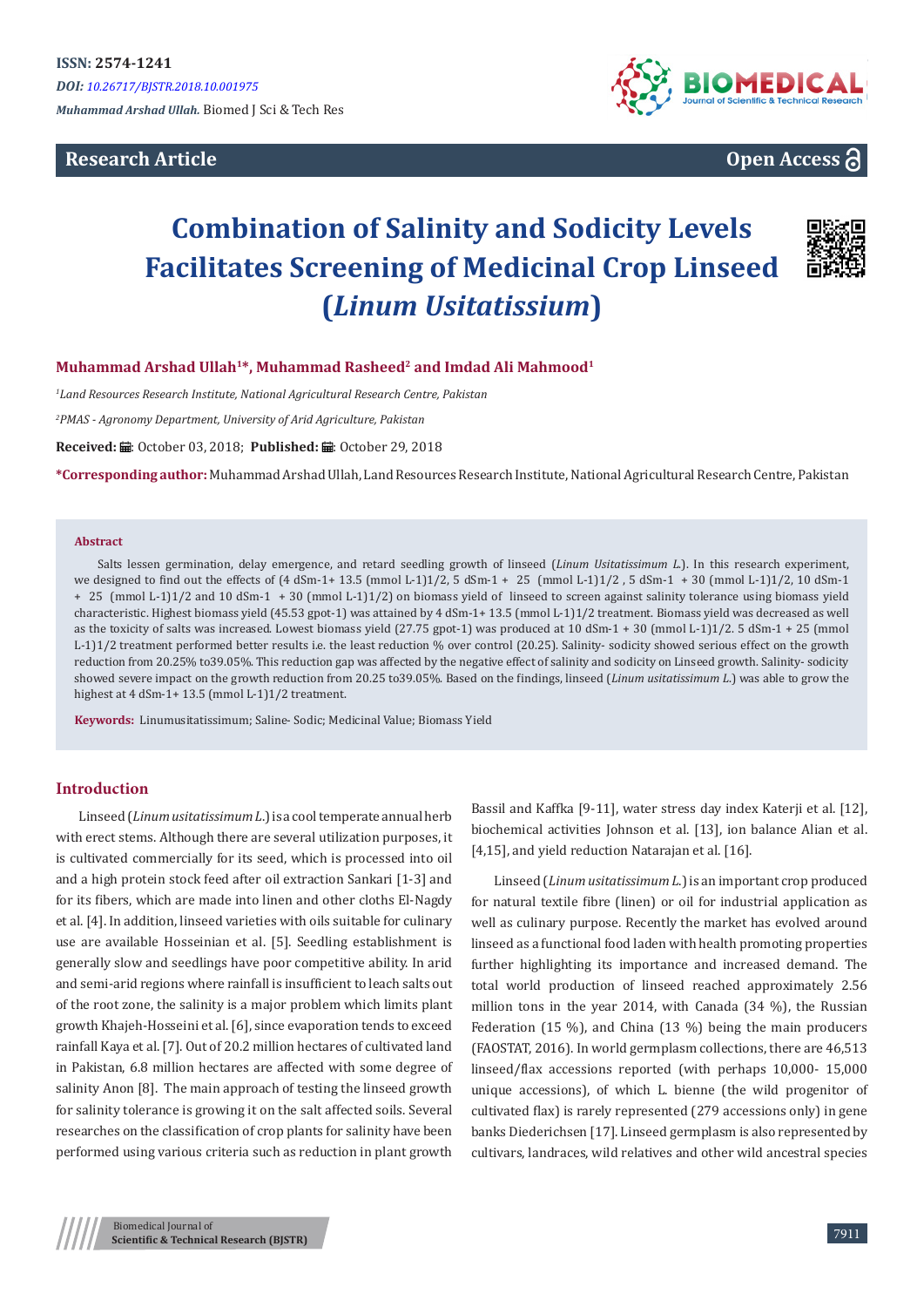which breeders can exploit to improve cultivars for future climatic adaptations Heslop-Harrison and Schwarzacher [18] Diederichsen and Fu.

Further, the use of landraces for fibre flax breeding was described by Zhuchenko and Rozhmina [19]. Such studies have proven to be useful tools for efficiently preserving and using flax germplasm collections Diederichsen [17,20,21]. These primary evaluations of flax germplasm collections were followed by numerous secondary evaluations for different characters related to tolerance to biotic and abiotic stress factors Brutch [19,22] with recent focus of germplasm screening on monogenic traits, such as disease resistances Rashid [23]. Some work on the effect of salinity on germination and growth of medicinal plants include Linum usitatissimum, Trigonella foenum–graecum Ashraf et al. [10, 24-30] Ricinus communis Raghavaiah [31]. It appears that little information is available regarding the effect of salinity on the growth and productivity of medicinal plants.

*Lepidium sativum L*., *Linum usitatissimum L*., Plantago ovata Forssk and Trigonella foenum-graecum L. have been evaluated and proved to be moderately salt tolerant at germination and seedling growth stage Muhammad & Hussain [32]. Supplies of good quality water are falling short of demand for intensive irrigated agriculture in many arid and semi-arid countries due to increased pressures to produce more for the growing population as well as competition from urban, industrial and environmental sectors. Therefore, available freshwater supplies need to be used more efficiently. In addition, reliance on saline waters generated by irrigated agriculture or pumped from aquifers seems inevitable for irrigation Bouwer [33] Qadir et al. The same applies to salt-affected soils, which occur on 831.106 ha Beltra´n and Manzur [34]. Sodicity causes structural problems in soils created by physical processes such as slaking, swelling and dispersion of clay; as well as conditions that may cause surface crusting and hard setting Quirk [35].

Several major irrigation schemes throughout the world have suffered from the problems of salinity Gupta and Abrol [36- 38]. Generally, the worst salinity impacts occur where farming communities are relatively poor and face economic difficulties. In severe cases, salinization causes occupational or geographic shifting of the affected communities, with the male population seeking alternate off-farm income opportunities Abdel- [1,40]. As the agricultural use of salt-affected land and saline water resources increases, their sustainable use for food and feed production will become a more serious issue Suarez [41], Wichelns and Oster, 2006. In the future, sustainable agricultural systems using these resources should have good crop production with minimized adverse environmental and ecological impacts Qadir and Oster [42]. Salt-affected soils are reported to comprise 42.3 per cent of the land area of Australia, 21.0 per cent of Asia, 7.6 per cent of South America, 4.6 per cent of Europe, 3.5 per cent of Africa, 0.9 per cent of North America and 0.7 per cent of Central America.

Australia has the world's largest area under salinity which is reported equivalent to about one third of the total area of the continent. Recent estimates indicate that 6.74 million ha (CSSRI, 2006; NBSSLUP, 2006; NRSA, 2006) in India are affected by soil salinity and alkalinity. In the present scenario human use of poorquality irrigation systems is a major concern for scientists around the world. Therefore, apart from the need for proper irrigation practices a concerted effort to understand the effect of salinity on plants, development of genetically engineered crop varieties and superior tolerant cultivars are essential to combat the world's salinization problems Tester and Davenport [43].

#### **Materials and Methods**

A pot study was conducted to evaluate the salt tolerance of Linseed (*Linum usitatissimum L*.) as medicinal plant under different saline and sodic concentrations at green house of Land Resources Research Institute, National Agricultural Research Centre, Islamabad, Pakistan during, 2017. The soil used for the pot experiment was analysed and having 7. 0 pH, 1.8 ECe (dSm-1), 4.9 SAR (mmol L-1)1/2, 22.5 Saturation Percentage (%), 0.33 O.M. (%), 7.0 Available P (mg Kg-1) and 95.9 Extractable K (mg Kg-1). Considering the pre- sowing soil analysis the ECe (Electrical conductivity) and SAR (Sodium Absorption Ratio) was artificially developed with salts of NaCl, Na<sub>2</sub> SO<sub>4</sub>, CaCl<sub>2</sub> and MgSO<sub>4</sub> using Quadratic Equation.10 Kg soil was used to fill each pot. 10 seeds of Linseed (*Linum usitatissimum L*.) as medicinal plant were sown in each pot. Fertilizer was applied @60-50-40 NPK Kg ha-1. Treatments were (4 dSm-1+ 13.5 (mmol L-1)1/2, 5 dSm-1 + 25 (mmol L-1)1/2, 5 dSm-1 + 30 (mmol L-1)1/2, 10dSm-1 + 25 (mmol L-1)1/2, 10dSm-1 + 25 (mmol L-1)1/2 and 10 dSm-1 + 30 (mmol L-1)1/2). Completely randomized deign was applied with three repeats. Data on biomass yield were collected. Collected data were statistically analysed and means were compared by LSD at 5 % Montgomery [44].

#### **Results and Discussions**

Salinity adversely reduces the overall productivity of plants including crops by inducing numerous abnormal morphological, physiological and biochemical changes that cause delayed germination, high seedling mortality, poor crop stand, stunted growth and lower yields. So Biosaline agriculture (utilization of these salt- affected lands without disturbing present condition) is an economical approach. Therefore, a pot study was designed to evaluate the salt tolerance of Linseed (*Linum usitatissimum L*.) at various salt concentrations. Significant difference was found among treatments on biomass yield (Table 1). Highest biomass yield (45.53 gpot-1) was attained by 4 dSm-1+ 13.5 (mmol L-1)1/2 treatment. Biomass yield was decreased as well as the toxicity of salts was increased. Lowest biomass yield (27.75 gpot-1) was produced at 10 dSm-1 + 30 (mmol L-1)1/2. Germination and seedling emergence may be influenced by temperature, sowing depth and seedbed

7912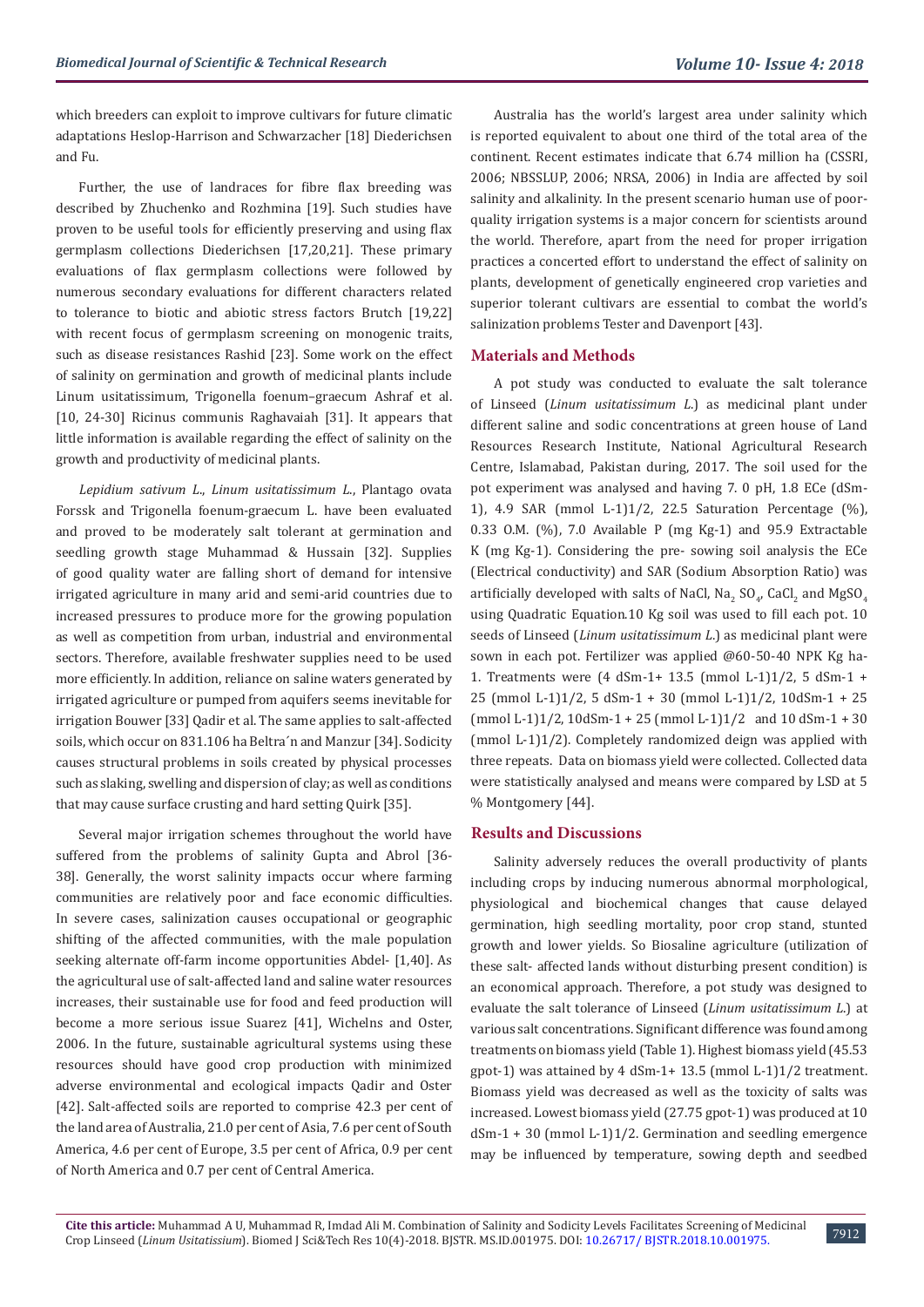conditions like available moisture and salinity Couture et al. [45]; Kurt and Bozkurt [2]. Salinity leads to delayed germination and emergence, low seedling survival, irregular crop stand and lower yield due to abnormal morphological, physiological and biochemical changes Munns [15]; Muhammad and Hussain [31].

Table 1 also explored the % decrease in biomass yield over control. 5 dSm-1 + 25 (mmol L-1)1/2 treatment performed better results i.e. the least reduction % over control (20.25). Salinitysodicity showed serious effect on the growth reduction from 20.25 to39.05%. This huge fissure was impacted by the negative effect of salinity cum sodicity on Linseed (*Linum usitatissimum L*.) growth. Such problems affect water and air movement, plant-available water holding capacity, root penetration, runoff, erosion and tillage and sowing operations. In addition, imbalances in plant-available nutrients in both saline and sodic soils affect plant growth Qadir and Schubert [46-50].

**Table 1:** Effect of various salinity and sodicity levels on biomass yield of Linseed (*Linum usitatissium*) as medicinal crop.

| <b>Treatments</b>                                                       | <b>Biomass Yield</b><br>$(gpot-1)$ | % Decrease<br><b>Over Control</b> |
|-------------------------------------------------------------------------|------------------------------------|-----------------------------------|
| ECe= $4 \text{ dSm}^{-1}$ + SAR=13.5 (mmol<br>$L^{-1}$ ) <sup>1/2</sup> | 45.53a                             |                                   |
| $ECe=5 dSm^{-1} + SAR=25 (mmol)$<br>$L^{-1}/1^{1/2}$                    | 36.31ab                            | 20.25                             |
| $ECe=5 dSm^{-1} + SAR=30 (mmol)$<br>$L^{-1}$ ) <sup>1/2</sup>           | 33.60 <sub>bc</sub>                | 26.20                             |
| $ECe = 10dSm^{-1} + SAR = 25$ (mmol<br>$L^{-1}$ $1^{1/2}$               | 32.29c                             | 26.88                             |
| $ECe = 10$ dSm <sup>-1</sup> + SAR= 30 (mmol)<br>$L^{-1}$ $1^{1/2}$     | 27.75d                             | 39.05                             |
| $LSD$ at $5%$                                                           | 5.31                               |                                   |

#### **Conclusion**

Based on the findings, Linseed (*Linum usitatissimum L*.) was able to how more salt tolerance at 4 dSm-1+ 13.5 (mmol L-1)1/2 treatment [51-56]. Therefore, Linseed (*Linum usitatissimum L*.) is suggested to be cultivated in soil salinity farmlands.

#### **References**

- 1. [Sankari HS \(2000\) Linseed \(](https://onlinelibrary.wiley.com/doi/abs/10.1046/j.1439-037x.2000.00375.x)*Linum usitatissimum L.*) cultivars and [breeding lines as stem biomass producers. Journal of Agronomy and](https://onlinelibrary.wiley.com/doi/abs/10.1046/j.1439-037x.2000.00375.x)  [Crop Sciences 184\(4\): 225-231.](https://onlinelibrary.wiley.com/doi/abs/10.1046/j.1439-037x.2000.00375.x)
- 2. [Kurt O, Bozkurt D \(2006\) Effect of temperature and photoperiod](http://docsdrive.com/pdfs/ansinet/ja/2006/541-545.pdf)  [on seedling emergence of flax \(](http://docsdrive.com/pdfs/ansinet/ja/2006/541-545.pdf)*Linum usitatissimum L.*). Journal of [Agronomy 5\(3\): 541-545.](http://docsdrive.com/pdfs/ansinet/ja/2006/541-545.pdf)
- 3. [Berti M, S Fischer, R Wilckens, F Hevia, B Johnson \(2010\) Adaptation and](http://agris.fao.org/agris-search/search.do?recordID=CL2010G00058)  [genotype × environment interaction of flaxseed](http://agris.fao.org/agris-search/search.do?recordID=CL2010G00058) *(Linum usitatissimum L.)* [genotypes in South Central Chile. Chilean Journal of Agricultural](http://agris.fao.org/agris-search/search.do?recordID=CL2010G00058)  [Research 70: 345-356.](http://agris.fao.org/agris-search/search.do?recordID=CL2010G00058)
- 4. [El Nagdy, GA, Nassar DMA, El Kady EA, El Yamanee GSA \(2010\) Response](https://www.researchgate.net/publication/267770797_Response_of_Flax_Plant_Linum_usitatissimum_L_to_Treatments_with_Mineral_and_Bio-Fertilizers_from_Nitrogen_and_Phosphorus)  of flax plant (*Linum usitatissimum L.*[\) to treatments with mineral and](https://www.researchgate.net/publication/267770797_Response_of_Flax_Plant_Linum_usitatissimum_L_to_Treatments_with_Mineral_and_Bio-Fertilizers_from_Nitrogen_and_Phosphorus)  [bio-fertilizers from nitrogen and phosphorus. Journal of American](https://www.researchgate.net/publication/267770797_Response_of_Flax_Plant_Linum_usitatissimum_L_to_Treatments_with_Mineral_and_Bio-Fertilizers_from_Nitrogen_and_Phosphorus)  [Science 6: 207-217.](https://www.researchgate.net/publication/267770797_Response_of_Flax_Plant_Linum_usitatissimum_L_to_Treatments_with_Mineral_and_Bio-Fertilizers_from_Nitrogen_and_Phosphorus)
- 5. [Hosseinian FS, GG Rowland, PR Bhirud JH Dych, Tyler RT \(2004\) Chemical](https://www.researchgate.net/publication/227263810_Chemical_Composition_and_Physicochemical_and_Hydrogenation_Characteristics_of_High-Palmitic_Acid_Solin_low-linolenic_acid_flaxseed_Oil) [composition and physicochemical and hydrogenation characteristics of](https://www.researchgate.net/publication/227263810_Chemical_Composition_and_Physicochemical_and_Hydrogenation_Characteristics_of_High-Palmitic_Acid_Solin_low-linolenic_acid_flaxseed_Oil) [high-palmitic acid solin \(lowlinolenic acid flaxseed\) oil. Journal of the](https://www.researchgate.net/publication/227263810_Chemical_Composition_and_Physicochemical_and_Hydrogenation_Characteristics_of_High-Palmitic_Acid_Solin_low-linolenic_acid_flaxseed_Oil) [American Oil Chemists' Society 81: 185-188.](https://www.researchgate.net/publication/227263810_Chemical_Composition_and_Physicochemical_and_Hydrogenation_Characteristics_of_High-Palmitic_Acid_Solin_low-linolenic_acid_flaxseed_Oil)
- 6. [Khajeh Hosseini M, Powell AA, Bingham IJ \(2003\) The interaction](https://www.researchgate.net/publication/233626766_The_interaction_between_salinity_stress_and_seed_vigour_during_germination_of_soyabean_seeds) [between salinity stress and seed vigour during germination of soybean](https://www.researchgate.net/publication/233626766_The_interaction_between_salinity_stress_and_seed_vigour_during_germination_of_soyabean_seeds) [seeds. Seed Science and Technology 31: 715-725.](https://www.researchgate.net/publication/233626766_The_interaction_between_salinity_stress_and_seed_vigour_during_germination_of_soyabean_seeds)
- 7. [Kaya MD, Ipek A, Ozturk A \(2003\) Effects of different soil salinity levels](https://www.researchgate.net/publication/242275590_Effects_of_Different_Soil_Salinity_Levels_on_Germination_and_Seedling_Growth_of_Safflower_Carthamus_tinctorius_L) [on germination and seedling growth of safflower \(](https://www.researchgate.net/publication/242275590_Effects_of_Different_Soil_Salinity_Levels_on_Germination_and_Seedling_Growth_of_Safflower_Carthamus_tinctorius_L)*Carthamus tinctorius L*[.\). Turkish Journal of Agriculture and Forestry 27:221-227.](https://www.researchgate.net/publication/242275590_Effects_of_Different_Soil_Salinity_Levels_on_Germination_and_Seedling_Growth_of_Safflower_Carthamus_tinctorius_L)
- 8. [Anonymous \(2002\) Agricultural Statistics of Pakistan. Government of](http://www.pbs.gov.pk/content/agriculture-statistics-pakistan-2010-11) [Pakistan, Ministry of Food, Agriculture and Live Stock, Economic Wing,](http://www.pbs.gov.pk/content/agriculture-statistics-pakistan-2010-11) [Islamabad p. 83-84.](http://www.pbs.gov.pk/content/agriculture-statistics-pakistan-2010-11)
- 9. [Bassil ES, and SR Kaffka \(2002\) Response of safflower \(](https://www.sciencedirect.com/science/article/pii/S0378377401001445)*Carthamus tinctorius L.*[\) to saline soils and irrigation II. Crop response to salinity.](https://www.sciencedirect.com/science/article/pii/S0378377401001445) [Agricultural Water Management 54: 81-92.](https://www.sciencedirect.com/science/article/pii/S0378377401001445)
- 10. [Akhtar J, T Ul Haq, A Shahzad, M Anwar Ul Haq, M Ibrahim, N Ashraf](https://www.researchgate.net/publication/234114423_Classification_of_different_wheat_genotypes_in_salt_tolerance_categories_on_the_basis_of_biomass_production) [\(2003\) Classification of different wheat genotypes in salt tolerance](https://www.researchgate.net/publication/234114423_Classification_of_different_wheat_genotypes_in_salt_tolerance_categories_on_the_basis_of_biomass_production) [categories on the basis of biomass production. International Journal of](https://www.researchgate.net/publication/234114423_Classification_of_different_wheat_genotypes_in_salt_tolerance_categories_on_the_basis_of_biomass_production) [Agriculture and Biology 5: 322-325.](https://www.researchgate.net/publication/234114423_Classification_of_different_wheat_genotypes_in_salt_tolerance_categories_on_the_basis_of_biomass_production)
- 11. [Hakim MA, Juraimi AS, Begum M, Hanafi MM, Ismail MR, et al. \(2010\)](https://www.ajol.info/index.php/ajb/article/view/78404) [Effect of salt stress on germination and early seedling growth of rice](https://www.ajol.info/index.php/ajb/article/view/78404) (*Oryza sativa L*[.\). African Journal of Biotechnology 9\(13\):1911-1918.](https://www.ajol.info/index.php/ajb/article/view/78404)
- 12. [Katerji N, Van Hoorn JW, Hamdy A, Mastrorilli M \(2000\) Salt tolerance](https://www.sciencedirect.com/science/article/pii/S0378377499000487) [classification of crops according to soil salinity and to water stress day](https://www.sciencedirect.com/science/article/pii/S0378377499000487) [index. Agricultural Water Management 43: 99-109.](https://www.sciencedirect.com/science/article/pii/S0378377499000487)
- 13. [Johnson HE, D Broadhurst, R Goodacre, and A.R. Smith. 2003. Metabolic](https://www.ncbi.nlm.nih.gov/pubmed/12590119) [fingerprinting of salt-stressed tomatoes. Phytochemistry 62\(6\): 919-](https://www.ncbi.nlm.nih.gov/pubmed/12590119) [928.](https://www.ncbi.nlm.nih.gov/pubmed/12590119)
- 14. [Alian A, A Altman, B Heuer \(2000\) Genotypic difference in salinity and](https://www.sciencedirect.com/science/article/pii/S0168945299002204) [water stress tolerance of fresh market tomato cultivars. Plant Science](https://www.sciencedirect.com/science/article/pii/S0168945299002204) [152\(1\): 59-65.](https://www.sciencedirect.com/science/article/pii/S0168945299002204)
- 15. [Munns R, James RA, Läuchli A \(2006\) Approaches to increasing the salt](https://www.ncbi.nlm.nih.gov/pubmed/16510517) [tolerance of wheat and other cereals. J Exp Bot 57\(5\): 1025-1043.](https://www.ncbi.nlm.nih.gov/pubmed/16510517)
- 16. Natarajan SK, Ganapathy M, Krishnakumar S, Dhanalakshmi R, Saliha BB (2005) Grouping of rice genotypes for salinity tolerance based upon grain yield and Na:K ratio under coastal environment. Research Journal of Agriculture and Biological Sciences 1: 162-165.
- 17. [Diederichsen A \(2007\) Ex-situ collections of cultivated flax \(](https://link.springer.com/article/10.1007/s10722-006-9119-z)*Linum usitatissimum L.*[\) and other species of the genus Linum L. Genet Resour](https://link.springer.com/article/10.1007/s10722-006-9119-z) [Crop Evol 54\(3\): 661-678.](https://link.springer.com/article/10.1007/s10722-006-9119-z)
- 18. [Heslop Harrison JS, Schwarzacher T \(2012\) Genetics and genomics](https://www.researchgate.net/publication/259711491_Plant_Biotechnology_and_Agriculture_Prospects_for_the_21st_Century_edited_by_Arie_Altman_and_Paul_Michael_Hasegawa) [of crop domestication. In: Altman A, Hasegawa PM \(Eds.\). Plant](https://www.researchgate.net/publication/259711491_Plant_Biotechnology_and_Agriculture_Prospects_for_the_21st_Century_edited_by_Arie_Altman_and_Paul_Michael_Hasegawa) [biotechnology and agriculture: Prospects for the 21st](https://www.researchgate.net/publication/259711491_Plant_Biotechnology_and_Agriculture_Prospects_for_the_21st_Century_edited_by_Arie_Altman_and_Paul_Michael_Hasegawa) century. Elsevier [Academic, USA p. 3-18.](https://www.researchgate.net/publication/259711491_Plant_Biotechnology_and_Agriculture_Prospects_for_the_21st_Century_edited_by_Arie_Altman_and_Paul_Michael_Hasegawa)
- 19. Zhuchenko AA, Rozhmina TA (2000) Mobilizacija genetičeskich resursov l"na [Mobilization of flax genet-ic resources]. VILAR AND VNIIL, Starica pp. 224.
- 20. [Diederichsen A, Fu YB \(2008\) Flax genetic diversity as the raw material](http://citeseerx.ist.psu.edu/viewdoc/download?doi=10.1.1.452.2104&rep=rep1&type=pdf) [for future success. In: Proceedings of the international conference on](http://citeseerx.ist.psu.edu/viewdoc/download?doi=10.1.1.452.2104&rep=rep1&type=pdf) [flax and other bast plants, Saskatoon, Canada pp. 270-280.](http://citeseerx.ist.psu.edu/viewdoc/download?doi=10.1.1.452.2104&rep=rep1&type=pdf)
- 21. [Diederichsen A, Kusters PM, Kessler D, Bainas Z, Gugel RK \(2013\)](https://link.springer.com/article/10.1007/s10722-012-9936-1) [Assembling a core collection from the flax world collection maintained](https://link.springer.com/article/10.1007/s10722-012-9936-1) [by Plant Gene Resources of Canada. Genetic Resources Crop Evolution](https://link.springer.com/article/10.1007/s10722-012-9936-1) [60\(4\): 1479-1485.](https://link.springer.com/article/10.1007/s10722-012-9936-1)
- 22. Brutch NB (2002) The flax genetic resources collection held at the N.I. Vavilov Institute, Russian Federation. In: Maggioni LM, Pavelek M, Van Soest LJM, Lipman E (Eds.). Flax genetic resources in Europe. IPGRI, Maccarese Rome pp. 61-65.
- 23. Rashid KY (2003) Principal diseases of flax. In Flax, the genus Linum, Muir AD, Westcott ND (Eds.). Taylor & Francis, London, UK, pp. 92-123.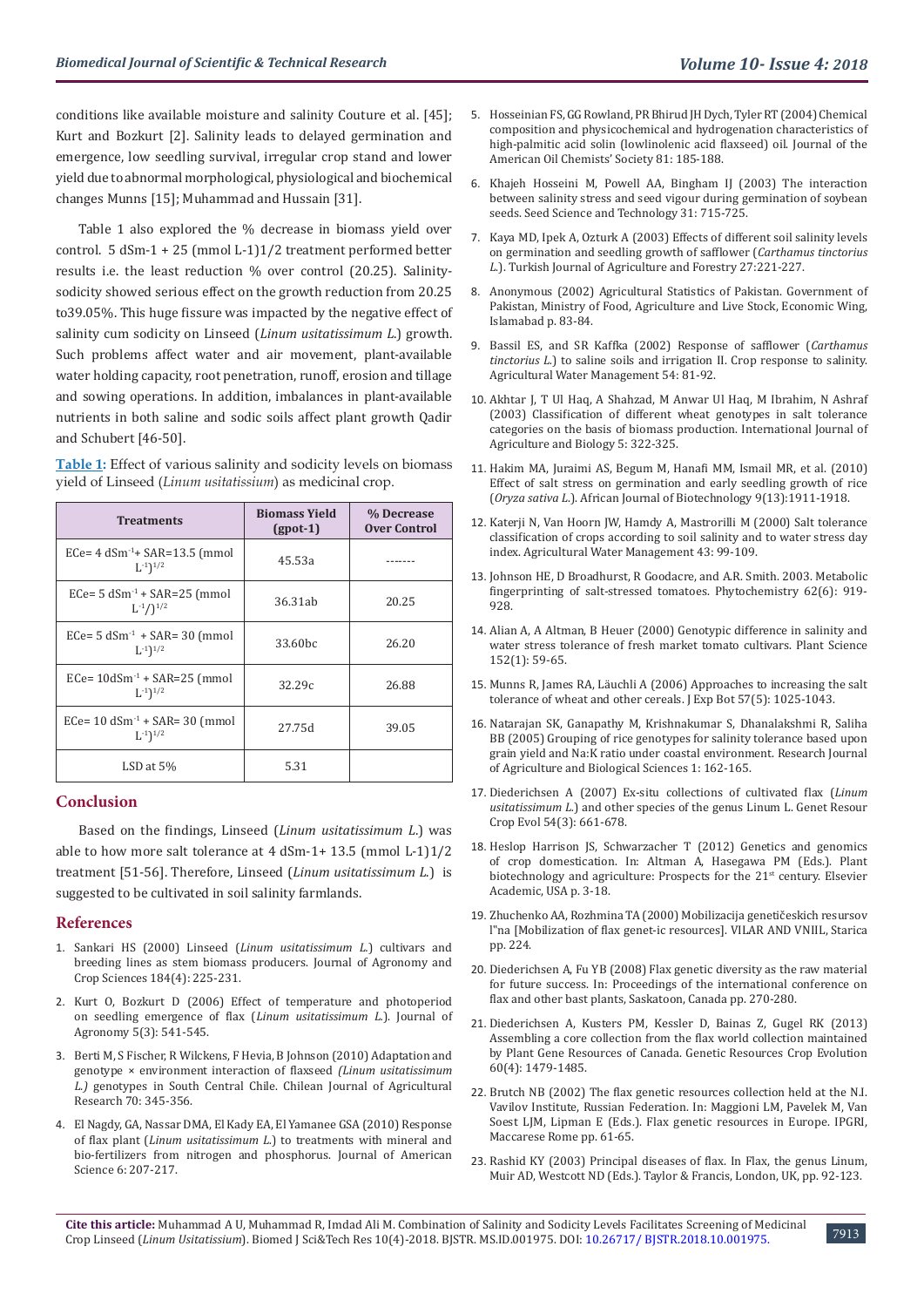- 24. [Mutlu F, Buzcuk S \(2007\) Salinity induced changes of free and bound](https://www.researchgate.net/publication/266449214_Salinity-induced_changes_of_free_and_bound_polyamine_levels_in_sunflower_Helianthus_annuus_L_roots_differing_in_salt_tolerance)  [polyamine levels in sunflower \(](https://www.researchgate.net/publication/266449214_Salinity-induced_changes_of_free_and_bound_polyamine_levels_in_sunflower_Helianthus_annuus_L_roots_differing_in_salt_tolerance)*Helianthus annuus L.*) roots differing in [salt tolerance. Pak J Bot 39\(4\): 1097-1102.](https://www.researchgate.net/publication/266449214_Salinity-induced_changes_of_free_and_bound_polyamine_levels_in_sunflower_Helianthus_annuus_L_roots_differing_in_salt_tolerance)
- 25. [Umezawa T, Shimizu K, Kato M, Ueda T \(2000\) Enhancement of salt](https://onlinelibrary.wiley.com/doi/abs/10.1034/j.1399-3054.2000.110108.x)  [tolerance in soybean with NaCl pretreatment. Physiol Plant 110\(1\): 59-](https://onlinelibrary.wiley.com/doi/abs/10.1034/j.1399-3054.2000.110108.x) [63.](https://onlinelibrary.wiley.com/doi/abs/10.1034/j.1399-3054.2000.110108.x)
- 26. [Essa TA \(2002\) Effect of salinity stress on growth and nutrient](https://onlinelibrary.wiley.com/doi/full/10.1046/j.1439-037X.2002.00537.x)  [composition of three soybean \(](https://onlinelibrary.wiley.com/doi/full/10.1046/j.1439-037X.2002.00537.x)*Glycine max (L.*) Merrill) cultivars. Journal [of Agronomy & Crop Science 188\(2\): 86-93.](https://onlinelibrary.wiley.com/doi/full/10.1046/j.1439-037X.2002.00537.x)
- 27. [Farhoudi R, Sharifzadeh F \(2006\) The effect of NaCl priming on salt](https://www.researchgate.net/publication/233676283_The_effects_of_NaCl_priming_on_salt_tolerance_in_canola_Brassica_napus_seedlings_grown_under_saline_conditions)  tolerance in canola (*Brassica napus L.*[\) seedlings grown under saline](https://www.researchgate.net/publication/233676283_The_effects_of_NaCl_priming_on_salt_tolerance_in_canola_Brassica_napus_seedlings_grown_under_saline_conditions)  [conditions. Indian J Crop Science 1\(1-2\): 74-78.](https://www.researchgate.net/publication/233676283_The_effects_of_NaCl_priming_on_salt_tolerance_in_canola_Brassica_napus_seedlings_grown_under_saline_conditions)
- 28. [Gul H, Ahmad R \(2007\) Effect of different sowing dates on the vegetative](https://www.researchgate.net/publication/267548059_Effect_of_different_sowing_dates_on_the_vegetative_and_reproductive_growth_of_canola_Brassica_napus_L_cultivars_under_different_salinity_levels)  [and reproductive growth of canola \(](https://www.researchgate.net/publication/267548059_Effect_of_different_sowing_dates_on_the_vegetative_and_reproductive_growth_of_canola_Brassica_napus_L_cultivars_under_different_salinity_levels)*Brassica napus L.*) cultivers under [different salinity levels. Pak J Bot 39\(4\): 1161-1172.](https://www.researchgate.net/publication/267548059_Effect_of_different_sowing_dates_on_the_vegetative_and_reproductive_growth_of_canola_Brassica_napus_L_cultivars_under_different_salinity_levels)
- 29. [Ulfat M, Athar H, Ashraf M, Akram NA, Jamil A \(2007\) Appraisal of](https://www.escholar.manchester.ac.uk/jrul/item/?pid=uk-ac-man-scw:158077)  [physiological and biochemical selection criteria for evaluation of salt](https://www.escholar.manchester.ac.uk/jrul/item/?pid=uk-ac-man-scw:158077)  tolerance in canola (*Brassica napus L.*[\) Pak J Bot 39\(5\): 1593-1608.](https://www.escholar.manchester.ac.uk/jrul/item/?pid=uk-ac-man-scw:158077)
- 30. [Janagard MS, Tobeh A, Esmailpour B \(2008\) Evaluation of salinity](https://www.researchgate.net/publication/268204402_Evaluation_of_salinity_tolerance_of_three_canola_cultivars_at_germination_and_early_seedling_growth_stage)  [tolerance of three canola cultivars at germination and early seedling](https://www.researchgate.net/publication/268204402_Evaluation_of_salinity_tolerance_of_three_canola_cultivars_at_germination_and_early_seedling_growth_stage)  [growth stage. Journal of Food, Agriculture & Environment 6\(2\): 272-275.](https://www.researchgate.net/publication/268204402_Evaluation_of_salinity_tolerance_of_three_canola_cultivars_at_germination_and_early_seedling_growth_stage)
- 31. [Raghavaiah CV, Lavanya C, Kumaran S, Royal TJ \(2006\) Screening](https://www.researchgate.net/publication/285752116_Screening_castor_Ricinus_communis_genotypes_for_salinity_tolerance_in_terms_of_germination_growth_and_plant_ion_composition)  [castor \(Ricinus communis\) genotypes for salinity tolerance in terms](https://www.researchgate.net/publication/285752116_Screening_castor_Ricinus_communis_genotypes_for_salinity_tolerance_in_terms_of_germination_growth_and_plant_ion_composition)  [of germination, growth and plant ion composition. Indian Journal of](https://www.researchgate.net/publication/285752116_Screening_castor_Ricinus_communis_genotypes_for_salinity_tolerance_in_terms_of_germination_growth_and_plant_ion_composition)  [Agricultural Sciences 76\(3\): 196-199.](https://www.researchgate.net/publication/285752116_Screening_castor_Ricinus_communis_genotypes_for_salinity_tolerance_in_terms_of_germination_growth_and_plant_ion_composition)
- 32. [Muhammad Z, Hussain F \(2010\) Effect of NaCl salinity on the](https://www.researchgate.net/publication/236608877_Effect_of_NaCl_salinity_on_the_germination_and_seedling_growth_of_some_medicinal_plants)  [germination and seedling growth of some medicinal plants. Pakistan](https://www.researchgate.net/publication/236608877_Effect_of_NaCl_salinity_on_the_germination_and_seedling_growth_of_some_medicinal_plants)  [Journal of Botany 42\(2\): 889-897.](https://www.researchgate.net/publication/236608877_Effect_of_NaCl_salinity_on_the_germination_and_seedling_growth_of_some_medicinal_plants)
- 33. Bouwer H (2002) Integrated water management for the  $21<sup>st</sup>$  century: [Problems and solutions. Journal of Irrigation and Drainage Engineering](https://ascelibrary.org/doi/10.1061/%28ASCE%290733-9437%282002%29128%3A4%28193%29)  [28: 193-202.](https://ascelibrary.org/doi/10.1061/%28ASCE%290733-9437%282002%29128%3A4%28193%29)
- 34. [Beltran JM, Manzur CL \(2005\) Overview of salinity problems in the](https://eurekamag.com/research/012/808/012808515.php)  [world and FAO strategies to address the problem. In Proceedings of the](https://eurekamag.com/research/012/808/012808515.php)  [International Salinity Forum, 25-27 April 2005, Riverside, CA 311-313.](https://eurekamag.com/research/012/808/012808515.php)
- 35. [Quirk JP \(2001\) The significance of the threshold and turbidity](https://www.researchgate.net/publication/262962240_The_significant_of_the_threshold_and_turbidity_concentrations_in_relation_to_sodicity_and_microstructure)  [concentrations in relation to sodicity and microstructure. Australian](https://www.researchgate.net/publication/262962240_The_significant_of_the_threshold_and_turbidity_concentrations_in_relation_to_sodicity_and_microstructure)  [Journal of Soil Research 39\(6\): 1185-1217.](https://www.researchgate.net/publication/262962240_The_significant_of_the_threshold_and_turbidity_concentrations_in_relation_to_sodicity_and_microstructure)
- 36. [Gupta RK, Abrol IP \(2000\) Salinity build-up and changes in the rice](https://www.google.com/search?q=Salinity+build-up+and+changes+in+the+rice-wheat+system+of+the+Indo-Gangetic+Plains&ie=utf-8&oe=utf-8&client=firefox-b-ab)[wheat system of the Indo-Gangetic Plains. Experimental Agriculture 36:](https://www.google.com/search?q=Salinity+build-up+and+changes+in+the+rice-wheat+system+of+the+Indo-Gangetic+Plains&ie=utf-8&oe=utf-8&client=firefox-b-ab)  [273-284.](https://www.google.com/search?q=Salinity+build-up+and+changes+in+the+rice-wheat+system+of+the+Indo-Gangetic+Plains&ie=utf-8&oe=utf-8&client=firefox-b-ab)
- 37. [Cai X, McKinney DC, Rosegrant MW \(2003\) Sustainability analysis for](https://www.sciencedirect.com/science/article/pii/S0308521X02000288)  [irrigation water management in the Aral Sea region. AgriculturalSystems](https://www.sciencedirect.com/science/article/pii/S0308521X02000288)  [76\(3\): 1043-1066.](https://www.sciencedirect.com/science/article/pii/S0308521X02000288)
- 38. Sarraf M (2004) Assessing the Costs of Environmental Degradation in the Middle East and North Africa Countries. Environmental Strategy Notes (No. 9), Environment Department, World Bank: Washington, DC, USA.
- 39. Abdel Dayem S (2005) Understanding the social and economic dimensions of salinity. In Proceedings of the International Salinity Forum, 25-27 April 2005, Riverside, California, USA p. 1-4.
- 40. [Qadir M, Noble AD, Schubert S, Thomas RJ, Arslan A \(2006\) Sodicity](https://onlinelibrary.wiley.com/doi/abs/10.1002/ldr.751)[induced land degradation and its sustainable management: Problems](https://onlinelibrary.wiley.com/doi/abs/10.1002/ldr.751) [and prospects. Land Degradation & Development 17\(6\): 661-676.](https://onlinelibrary.wiley.com/doi/abs/10.1002/ldr.751)
- 41. [Suarez DL \(2001\) Sodic soil reclamation: Modelling and field study.](http://www.publish.csiro.au/SR/SR00094) [Australian Journal of Soil Research 39\(6\): 1225-1246.](http://www.publish.csiro.au/SR/SR00094)
- 42. [Qadir M, Oster JD \(2004\) Crop and irrigation management strategies](https://www.sciencedirect.com/science/article/pii/S0048969703005965) [for saline-sodic soils and waters aimed at environmentally sustainable](https://www.sciencedirect.com/science/article/pii/S0048969703005965) [agriculture. Science of the Total Environment 323\(1-3\): 1-19.](https://www.sciencedirect.com/science/article/pii/S0048969703005965)
- 43. [Tester M, Davenport R \(2003\) Na+ tolerance and Na+ transport in higher](https://www.ncbi.nlm.nih.gov/pubmed/12646496) [plants. Annals of Botany, 91\(5\): 503-527.](https://www.ncbi.nlm.nih.gov/pubmed/12646496)
- 44. Montgomery DC (2001) Design and Analysis of Experiments (5<sup>th</sup> Edn.). John Willey and Sons, New York, USA, p. 64-65.
- 45. [Couture SJ, A DiTommaso, WL Asbil, AK Watson \(2004\) Influence of](https://onlinelibrary.wiley.com/doi/abs/10.1111/j.1439-037X.2004.00091.x) [seeding depth and seedbed preparation on establishment, growth and](https://onlinelibrary.wiley.com/doi/abs/10.1111/j.1439-037X.2004.00091.x) yield of fibre flax *[\(Linum usitatissimum L.\)](https://onlinelibrary.wiley.com/doi/abs/10.1111/j.1439-037X.2004.00091.x)* in Eastern Canada. Journal of [Agronomy and Crop Science 190: 184-190.](https://onlinelibrary.wiley.com/doi/abs/10.1111/j.1439-037X.2004.00091.x)
- 46. [Qadir M, Schubert S \(2002\) Degradation processes and nutrient](https://onlinelibrary.wiley.com/doi/abs/10.1002/ldr.504) [constraints in sodic soils. Land Degradation & Development 13\(4\): 275-](https://onlinelibrary.wiley.com/doi/abs/10.1002/ldr.504) [294.](https://onlinelibrary.wiley.com/doi/abs/10.1002/ldr.504)
- 47. [Akhtar SS, Andersen MN, Naveed M, Zahir ZA, Liu F \(2015\) Interactive](https://www.researchgate.net/publication/275344838_Interactive_effect_of_biochar_and_plant_growth-promoting_bacterial_endophytes_on_ameliorating_salinity_stress_in_maize) [effect of biochar and plant growth-promoting bacterial endophytes on](https://www.researchgate.net/publication/275344838_Interactive_effect_of_biochar_and_plant_growth-promoting_bacterial_endophytes_on_ameliorating_salinity_stress_in_maize) [ameliorating salinity stress in maize. Functional Plant Biology. 42\(8\):](https://www.researchgate.net/publication/275344838_Interactive_effect_of_biochar_and_plant_growth-promoting_bacterial_endophytes_on_ameliorating_salinity_stress_in_maize) [770-781.](https://www.researchgate.net/publication/275344838_Interactive_effect_of_biochar_and_plant_growth-promoting_bacterial_endophytes_on_ameliorating_salinity_stress_in_maize)
- 48. [Ashraf M, R Zafar, MY Ashraf \(2003\) Time-course changes in the](https://www.sciencedirect.com/science/article/pii/S0367253004700493) [inorganic and organic components of germinating sunflower achenes](https://www.sciencedirect.com/science/article/pii/S0367253004700493) [under salt \(NaCl\) stress. Flora- Morphology, Distribution, Functional](https://www.sciencedirect.com/science/article/pii/S0367253004700493) [Ecology of Plants 198\(1\): 26-36.](https://www.sciencedirect.com/science/article/pii/S0367253004700493)
- 49. [Burt S \(2004\) Essential oils: their antibacterial properties and potential](https://www.sciencedirect.com/science/article/pii/S0168160504001680) [applications in foods-a review. Internat J Food Microbiol 94: 223-253.](https://www.sciencedirect.com/science/article/pii/S0168160504001680)
- 50. (2006-2007) [Central Soil Salinity Research Institute. Annual Report,](http://www.cssri.org/) [Central Soil Salinity Research Institute, Karnal.](http://www.cssri.org/)
- 51. FAOSTAT (2016) Production of Crops: Linseed: Area Har-vested and Production (tonnes).
- 52. [Munns R \(2002\) Comparative physiology of salt and water stress. Plant,](https://www.ncbi.nlm.nih.gov/pubmed/11841667) [Cell and Environment 25\(2\): 239-250.](https://www.ncbi.nlm.nih.gov/pubmed/11841667)
- 53. (2006) National Bureau of Soil Survey and Land Use Planning. Annual Report, National Bureau of Soil Survey and Land Use Planning.
- 54. (2006) National Remote Sensing Agency, Annual Report, National Remote Sensing Agency, Hyderabad.
- 55. [Raghavaiah CV, Muralidharudu Y, Royal TJJ, Ammaji P, Lavanya C, et al.](https://www.researchgate.net/publication/285851906_Influence_of_salinity_stress_on_germination_and_early_growth_of_castor_Ricinus_communis_genotypes) [\(2002\) Influence of salinity stress on germination and early growth of](https://www.researchgate.net/publication/285851906_Influence_of_salinity_stress_on_germination_and_early_growth_of_castor_Ricinus_communis_genotypes) castor (*Ricinus communis)* [genotypes. Indian Journal of Agricultural](https://www.researchgate.net/publication/285851906_Influence_of_salinity_stress_on_germination_and_early_growth_of_castor_Ricinus_communis_genotypes) [Sciences 72\(10\): 601-603.](https://www.researchgate.net/publication/285851906_Influence_of_salinity_stress_on_germination_and_early_growth_of_castor_Ricinus_communis_genotypes)
- 56. [Zhu JK \(2001\) Plant salt tolerance. Trends Plant Sci 6\(2\): 66-71.](https://www.ncbi.nlm.nih.gov/pubmed/11173290)